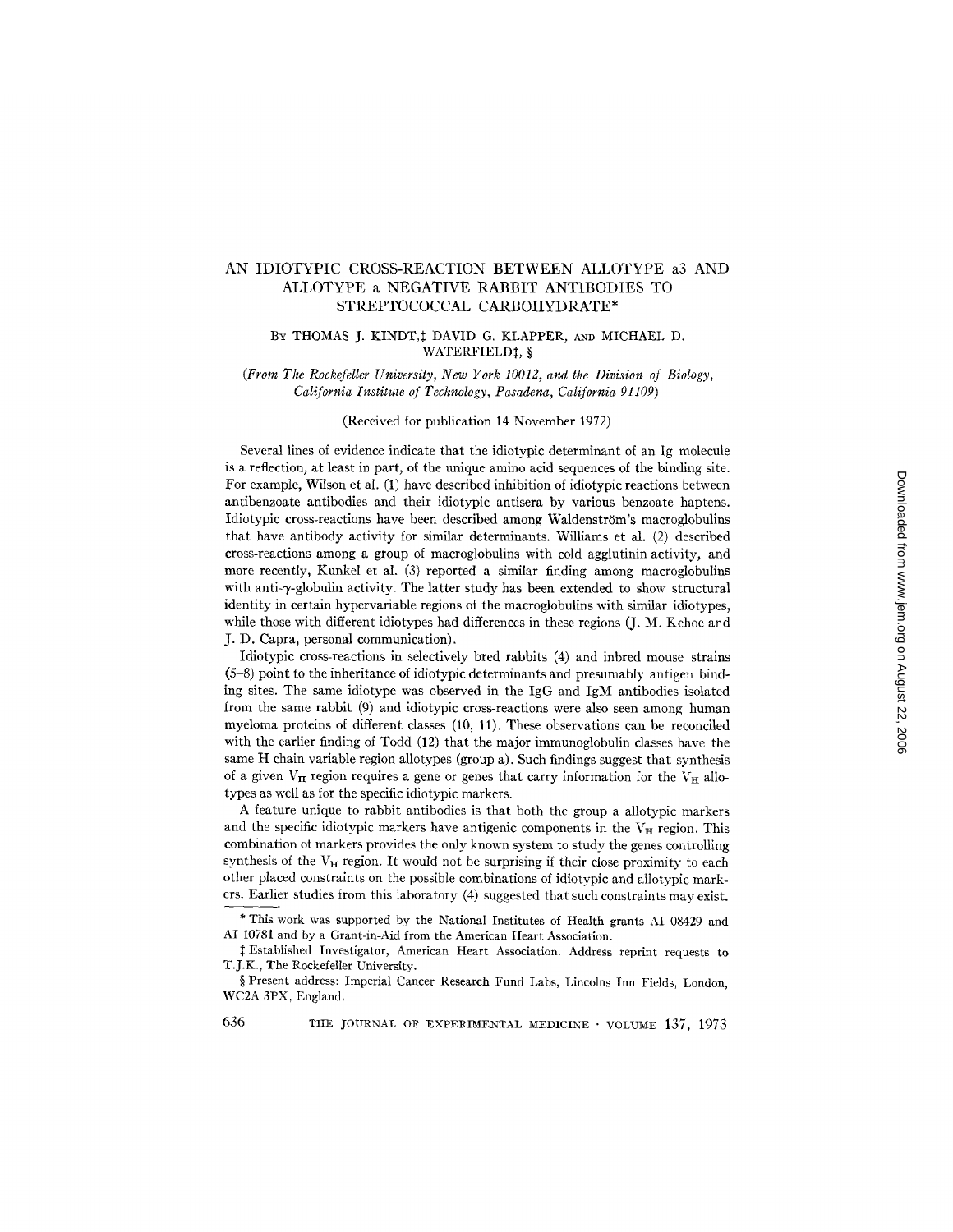It was shown that rabbit IgG of the same allotype as the proband antibody inhibited reactions between the proband antibody and anti-idiotypic sera prepared in guinea pigs better than rabbit IgG of different allotypes.

In the example presented here, an obligatory association was not observed between group a allotypy and an idiotypic determinant detected by antiidiotype sera prepared in rabbits. An idiotypic cross-reaction was observed between two different antibodies to the Group C carbohydrate isolated from the same rabbit antiserum. One antibody was allotype a3 while the other had no detectable group a allotype. Preliminary structural data have established no differences between the L chains of these two antibodies (13).

## *Materials and Methods*

*General.--Techniques* for preparation of streptococcal vaccines, immunization of rabbits, and serological techniques have been previously described (14, 15).

Isolation of IgG, preparation of anfiallotype serum, and radiolabeling techniques have also been previously described (16). Analytical electrofocusing in gels was carried out according to the method of Awdeh et al. (17).

*Isolation of Antibodies.--Isolation* of antibody from serum R3521 was initially carried out utilizing an immunoadsorbent column containing the hapten  $(\rho$ -aminophenyl- $\alpha$ -N-acetylgalactosamine) coupled to Sepharose as previously described (15). Antibody was eluted as a single peak from this column by a solution of  $0.5\%$  N-acetylgalactosamine. By several criteria it appeared to be a uniform population of molecules (13).

Another immunoadsorbent, used for further resolution of antibodies, was prepared by coupling specially treated Group C carbohydrate to Sepharose. The carbohydrate was partially deacetylated and partially hydrolyzed by boiling under  $N_2$  in 0.5 N Ba(OH)<sub>2</sub> for 20 min (18). The reaction mixture (5 ml containing 40 mg of carbohydrate) was desalted by passage through a column  $(2.5 \times 26 \text{ cm})$  of Bio Gel P4 (Bio-Rad Laboratories, Richmond, Calif.) equilibrated in H<sub>2</sub>O. All excluded material was pooled and lyophilized. Extent of deacetylation of amino groups was monitored by the trinitrobenzene sulfonic acid test (19). The partially hydrolyzed carbohydrate was coupled to CNBr-activated Sepharose 2B by the method of Cuatrecasas (20). 5 g of CNBr were used to activate 80 ml of Sepharose. Uptake of carbohydrate was greater than  $85\%$ . The washed immunoadsorbent was reacetylated with acetic anhydride (18) and again washed. A column (1.2  $\times$  20 cm) was poured at 4<sup>o</sup>C and equilibrated with 0.02 M citrate phosphate buffer, pH 6, containing 0.5 M NaC1. The sample was applied in this buffer, and a nonlinear pH gradient consisting of 250 ml of starting buffer and 9 ml of 1 M citric acid as a limiting buffer was used to develop the column. This specially prepared immunoadsorbent resolved the antibody recovered from serum R3521 into two populations of molecules.

*Preparation of Idiotyplc Antisera.--The* anti-idiotype sera were prepared by injection of rabbits with isolated R3521 antibody. The injected rabbits were allotypically matched to rabbit R3521. The antibody was first injected subcutaneously in complete Freund's adjuvant,  $5$  mg a month for  $3$  mo. Intravenous injections were then given using purified antibody adsorbed to heat-killed pepsin-digested streptococci. 1 ml of the antibody-coated vaccine, containing an estimated 1 mg of antibody, was injected intravenously (i.v.) into rabbits at 3-wk intervals. Two rabbits produced precipitating antibody after the first i.v. injection. One of these died of anaphylactic shock upon receiving the second injection. The other was boosted and bled once a month over a 5 mo period and then exsanguinated.

Comparisons of idiotypic markers were carried out by radiobinding and inhibition of radiobinding assays as described previously (16). These methods were modified in that suspensions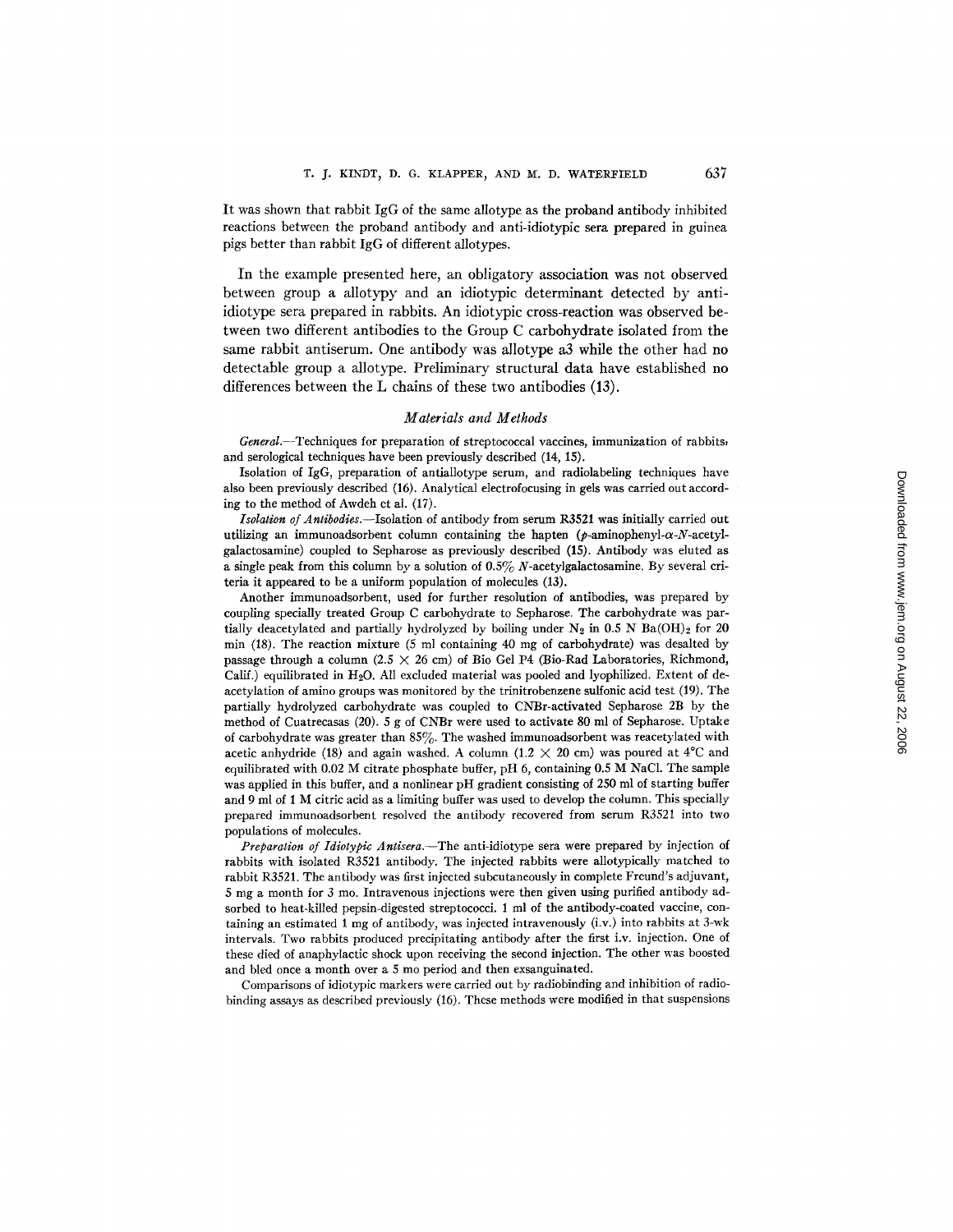of ethylchloroformate  $(ECF)^1$  solidified antisera (21) were used in the assays in place of the liquid antiserum.

*Recombination of H and L Chains.--Heavy* and light chains were separated by the method of Fleischman et al. (22). The chains were concentrated to near dryness under nitrogen on an Amicon PM 10 membrane (Amicon Corp., Lexington, Mass.), suspended in 50 ml of 0.5 M acetate buffer, pH 4.5, concentrated to near dryness, and resuspended in 50 ml of water. Heavy chains used in inhibition studies were concentrated and stored in water at 4°C. The aqueous solution of the L chains was concentrated, taken up in 50 ml of saline, concentrated again, and stored in saline at 4°C.

H and L chains were recombined in equal molar amounts. A water solution containing approximately 5 mg/ml of H chains was mixed with a saline solution of L chains. The final protein concentration of the solution was approximately 500  $\mu$ g/ml. This solution of H and L chains was allowed to stand at room temperature for 2 h before being used as an inhibitor of the radiobinding assay.

#### **RESULTS**

*Isolation of the Antibodies.--As* depicted in Fig. 1 A, an antibody component from serum R3521 was first isolated by affinity chromatography using an immunoadsorbent of  $p$ -aminophenyl-N-acetylgalactosamine bound to Sepharose. This antibody, designated Ab, was electrophoretically homogeneous by cellulose acetate electrophoresis. A single L chain band was seen on polyacrylamide disc gel electrophoresis in urea, The L chain had a single major sequence for 27 residues from the N terminus. Measurement of the group a allotype of this antibody, however, revealed that only 50% of the molecules had the a3 allotype; the remainder had no group a allotype. Compositional analyses of the H chain N-terminal peptides showed that at least two populations of H chains were present. It was concluded from these studies that Ab consisted of two different antibodies, each with similar or identical L chains, but with H chains different in their group a allotype and  $V_H$  sequence (13). Initial attempts to separate Ab into two or more components were not successful. The methods employed were agar block electrophoresis, preparative electrofocusing in sucrose over a range of two pH units, and several different immunoadsorbent columns, each utilizing several elution gradients.

Antibody preparation Ab was finally resolved into two components by elution with a very shallow acid pH gradient from a specially prepared immunoadsorbent column. The immunoadsorbent consisted of partially hydrolyzed Group C carbohydrate linked through its amino groups to Sepharose 2B. The material designated Ab in Fig. 1 A was concentrated, dialyzed, and applied to the second special column. Elution with an acid gradient, constructed using citrate phosphate buffer (Fig. 1 B), separated Ab into two components that eluted at pH 5.1 and 4.3, respectively. This is an indication of the close similarity in the affinity of the binding sites of these two antibodies.

The two antibody components, designated AbN and Ab3 in Fig. 1 B, were concentrated, dialyzed into phosphate buffer, and recycled through the special

*<sup>1</sup> Abbreviations used in this paper:* Ab, antibody; ECF, ethylehloroformate.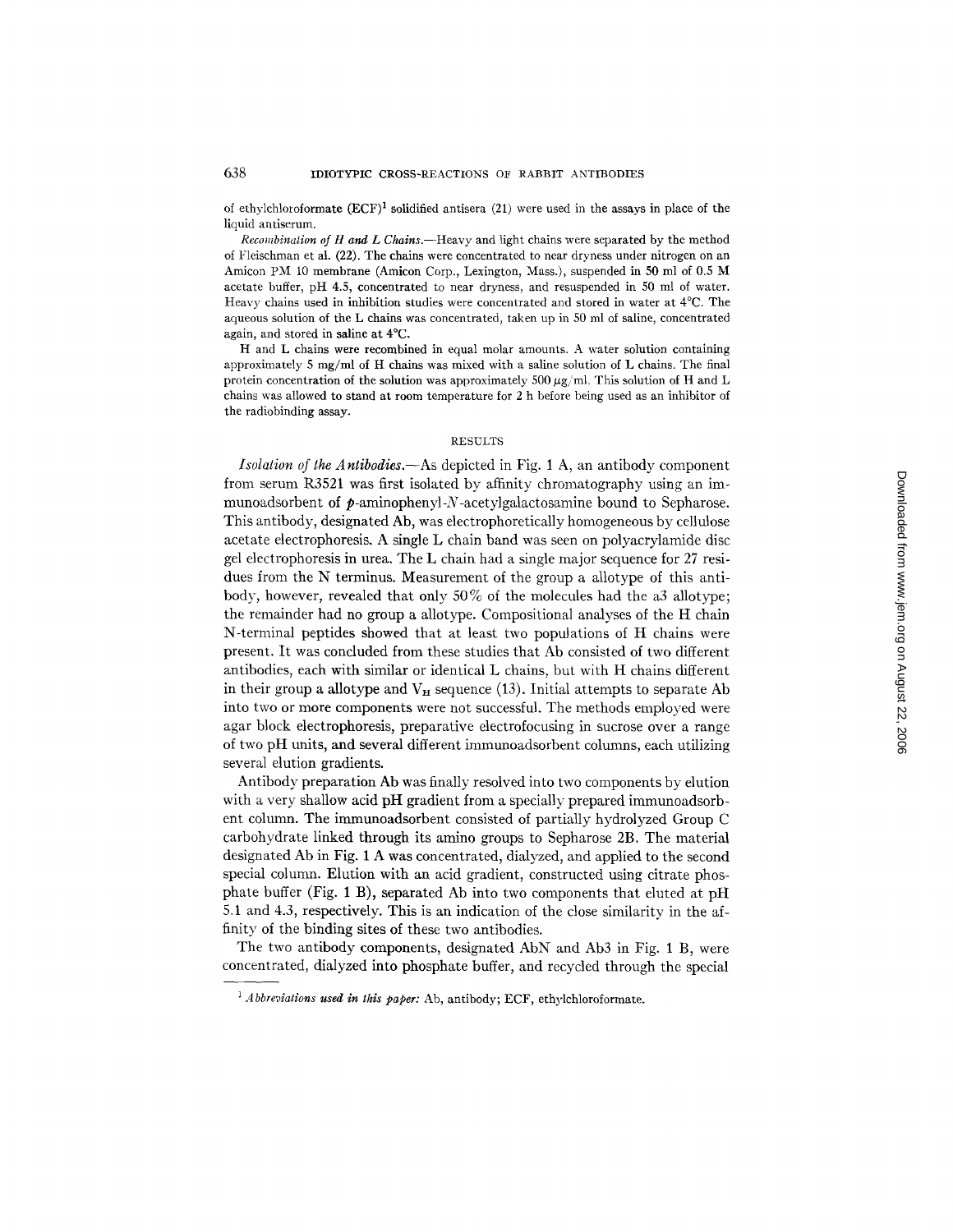

FIG. 1. (A) Adsorption and elution patterns of serum R3521 on an N-acetylgalactosamine Sepharose immunoadsorbent column. The arrow indicates the change to buffer containing 0.5% N-acetylgalactosamine. The fractions designated Ab were pooled, concentrated, dialyzed, and applied to the specially prepared immunoadsorbent column described in Fig. 1 B. (B) Resolution of the antibody into two components by use of the citrate-phosphate acid gradient on a column prepared by coupling partially hydrolyzed Group C carbohydrate to Sepharose 2B.

immunoadsorbent column. For each component, the pH required for elution was unchanged from that required for the elution in the initial separation.

After a second dialysis into phosphate buffer, the fractions were stored as concentrated solutions. Fig. 2 shows the results of electrophoretic analysis on cellulose acetate of the antiserum and the separated antibodies. While Ab appears to be one component, the separate antibodies AbN and Ab3 have slightly different mobilities in this electrophoretic system.

Electrofocusing in polyacrylamide gels provided a more detailed analysis of the differences between these antibody components. In Fig. 3 are seen the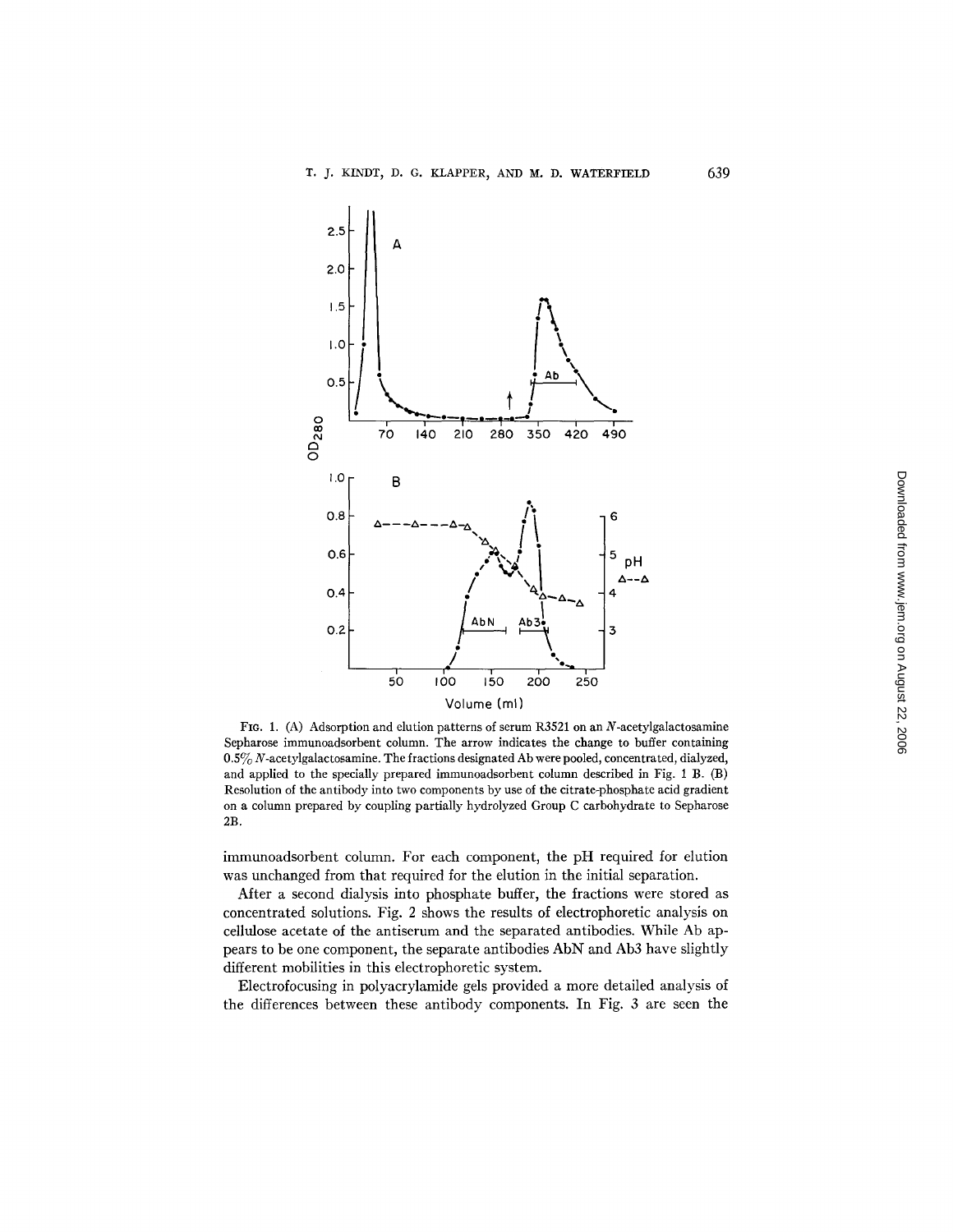

FiG. 2. Electrophoresis on cellulose acetate of R3521 antiserum, isolated Ab, and isolated antibody components. Serum albumin is to the right.



FIC. 3. Electrofocusing in polyacrylamide of R3521 Ab and antibody components. Sample designated 1 is whole serum from a nonimmunized rabbit.

banding patterns of Ab and the two antibody components isolated from it. Ab consists of six major bands, three of which are associated with AbN and three others associated with Ab3. Multiple bands are observed for the sample marked 1, which contains the total IgG fraction from nonirnmune serum.

*Allotypy of the Antibodies.*-The a3 allotype of the [125] antibody preparations was detected by binding to anti-a3 antiserum insolubilized with ethylchloroformate (ECF). Fig. 4 A gives the results obtained by addition of increasing amounts of insoluble a3 antiserum to a fixed amount of radiolabeled antibody. 43 % of the unfractionated antibody, Ab, was bound to antiserum to allotype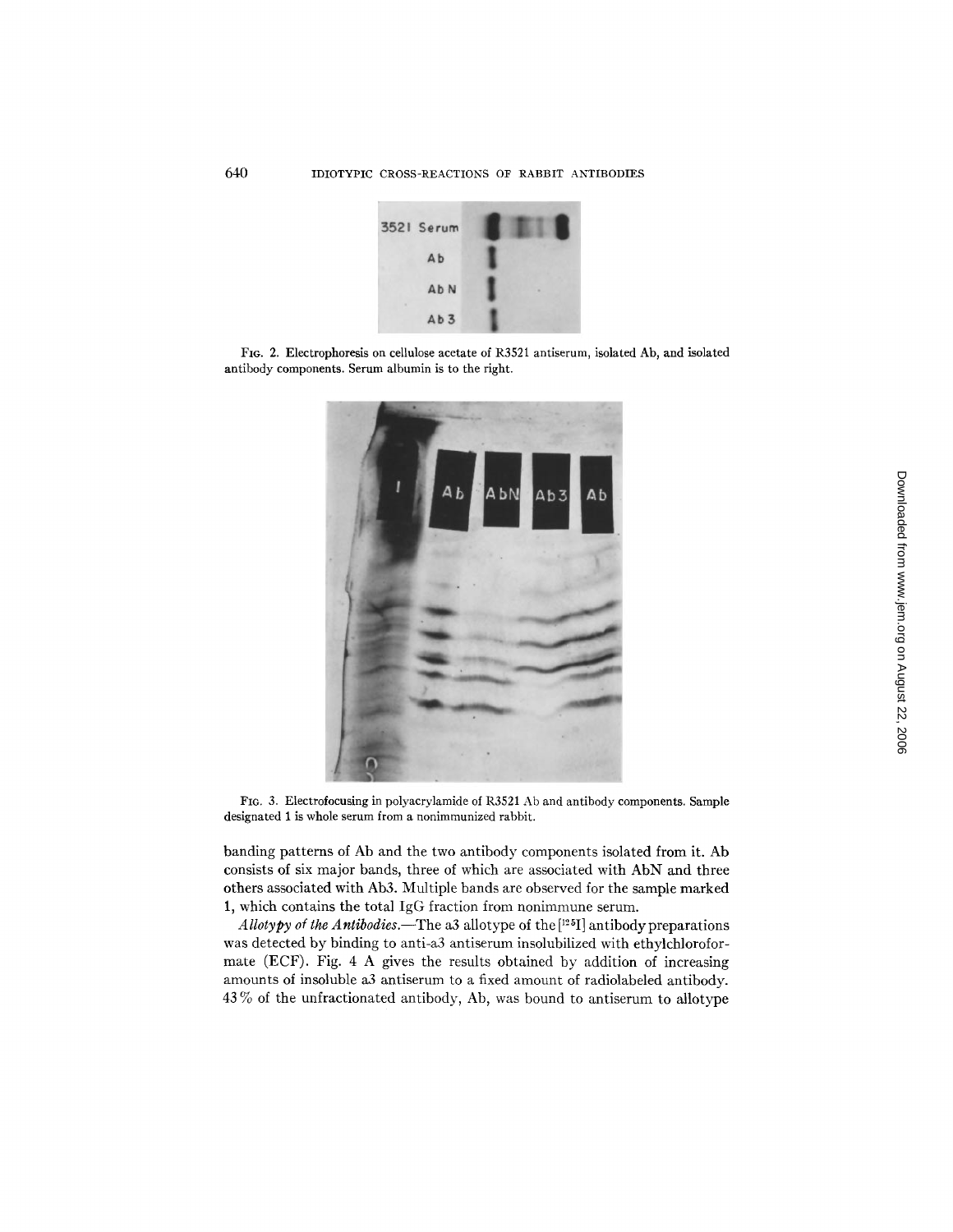

FIG. 4. (A) Binding of radiolabeled samples Ab, AbN, and Ab3 to ECF solidified anti-a3. Each tube contained 0.5  $\mu$ g of sample and the amount of solid antiserum indicated on the abscissa. (B) Binding of radiolabeled samples Ab, AbN, and Ab3 to anti-idiotype serum prepared against R3521 Ab in an allotypically matched rabbit.

a3. In contrast, 85 % of antibody component Ab3 was bound, while less than 10 % of antibody component AbN reacted with the a3 antiserum. 90 % of each antibody preparation was precipitated by antiserum to allotype b4 and by goat antiserum to rabbit IgG. It was concluded that the original antibody preparation had been resolved into two components: one possessing and the other lacking the a3 determinant. It is for this reason that the components were designated Ab3 and AbN; the former possessed the a3 determinant, the latter was negative for all group a determinants.

*Idiotypy of the Antibodies.--Because* the supply of the two isolated antibody components was too limited, anti-idiotypic sera were prepared against the unfractionated antibody Ab instead of the separate components. Anti-idiotype serum prepared in allotypically matched rabbits was used for the detection of idiotypy in Ab, and components Ab3 and AbN. Idiotypy was determined by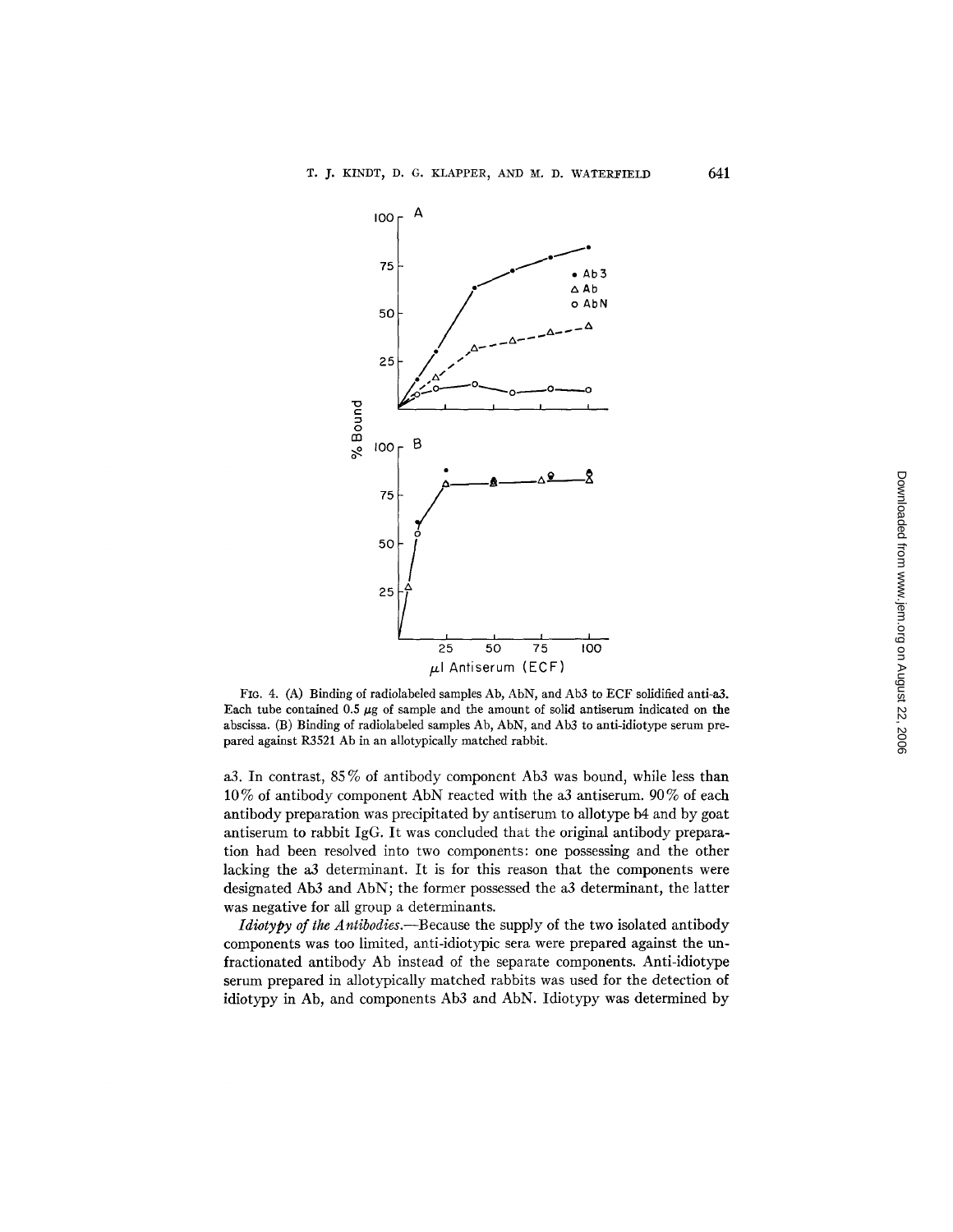binding the radiolabeled antibodies to the anti-idiotype serum insolubilized with ECF. The results are shown in Fig. 4 B. It can be seen that nearly 85 % of each preparation was bound to this anti-idiotype serum. This was also seen with an anti-idiotype serum prepared in a second rabbit.

Although these data suggest that the idiotypic determinants present in Ab3 and AbN are serologically identical, there are several questions that must be answered to refute several objections to this interpretation. First, is the reaction an idiotypic reaction or is it an allotypic reaction? Second, is this idiotypic cross-reaction due to shared determinants that are limited to only the L chains? This question is raised because the L chains of both components appear to be structurally identical (13). Third, are AbN and Ab3 reacting with the same antibodies in the anti-idiotypic antisera, or are there two populations of antiidiotypic antibodies, one directed against each of these two antibody components? These questions were answered with a series of experiments to detect inhibition of binding to insolubilized anti-idiotypic serum by using various antibody preparations as inhibitors.

Listed in Table I are the inhibitors employed to inhibit the reaction between [125I]Ab and ECF-insolubilized anti-idiotype antiserum. Both AbN and Ab3 gave nearly complete inhibition of this reaction. The  $F(ab')_2$  portion of Ab rather than the Fc portion inhibits the idiotypic reaction. Neither isolated H or L chains inhibited the reaction, but a recombination of Ab H and L chains restored nearly all inhibitory capacity. The recombination product of Ab H chains and L chains from an IgG pool gave no inhibition. A similar result was

TABLE I *Specificity of Idiotypic Antiserum Against 3521 Ab as Detected by Inhibition of Binding of [125113521 Ab With Various Inhibitors* 

|  | Unlabeled inhibitor       | Molar excess* | Inhibitiont |
|--|---------------------------|---------------|-------------|
|  |                           |               | $\%$        |
|  | 3521Ab                    | 10            | 95          |
|  | 3521Ab3                   | 10            | 96          |
|  | 3521AbN                   | 10            | 97          |
|  | $3521Ab F(ab')_2$         | 12            | 91          |
|  | $3521Ab$ Fc $\gamma$      | 20            |             |
|  | 3521Ab H chain§           | 50            | 0           |
|  | 3521Ab L chain§           | 30            | 0           |
|  | 3521Ab H and L recombined | 14            | 90          |
|  | $3521$ preimmune IgG      | 10            | O           |
|  | $3521$ preimmune IgG      | 500           | 8           |
|  |                           |               |             |

\* The amount in excess of unlabeled inhibitor used to inhibit the reaction between ECF anti-3521 and 0.5  $\mu$ g [<sup>125</sup>I]3521 Ab.

 $\ddagger$  Percent binding in the tube with no inhibitor was considered 0% inhibition.

§ H and L chains were used as inhibitors both individually and after recombination with heterologous chains, heavy or light.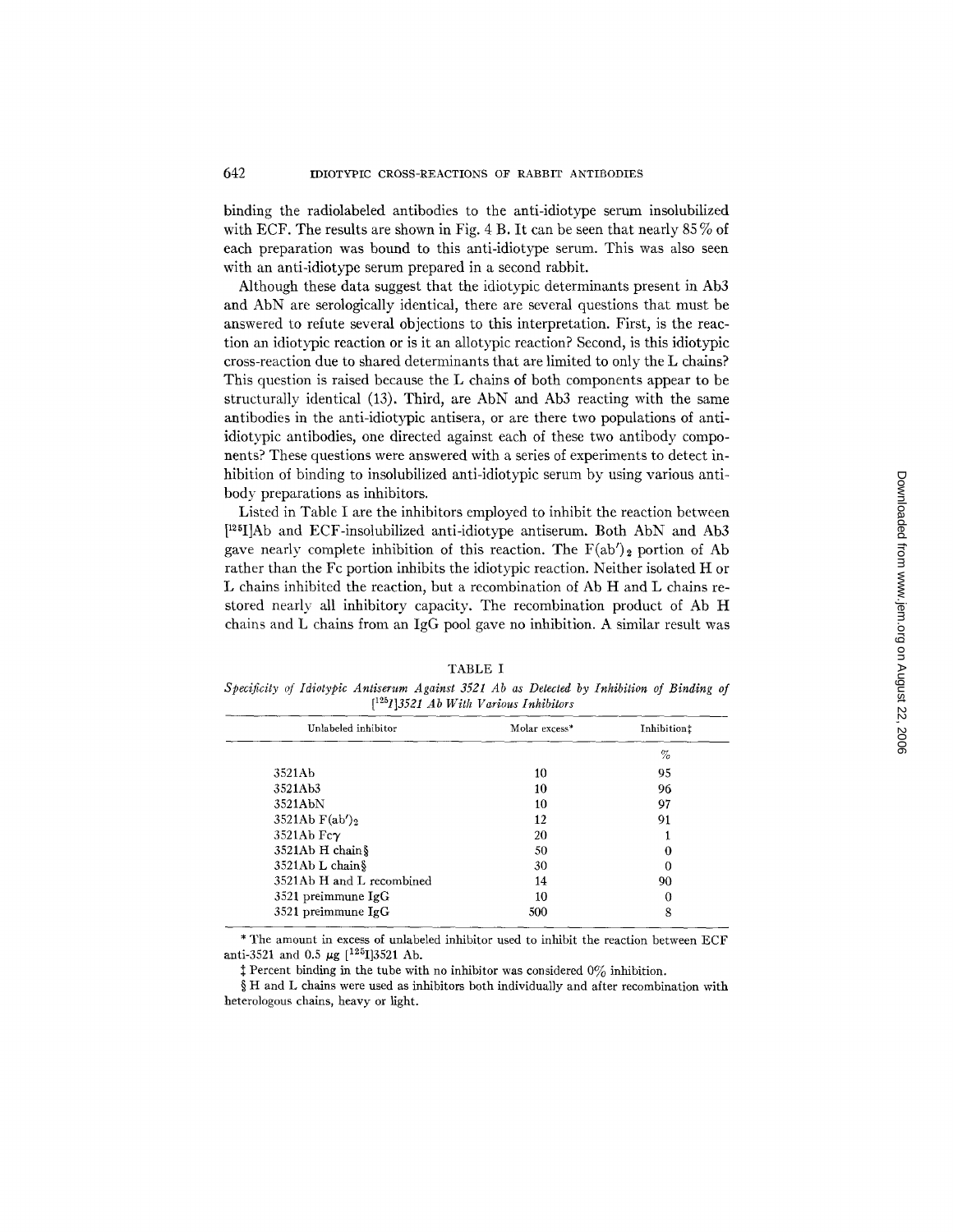**obtained with the recombination product of Ab L chains and H chains from an IgG pool. It required a 500-fold excess of preimmune IgG from rabbit R3521 to give 8 % inhibition of the idiotypic binding reaction. It is concluded from these results that an idiotypic determinant was detected by the binding experiment depicted in Fig. 4 B, and that this idiotypic determinant requires a combination of the H and L chains of Ab.** 

**The inhibition experiment depicted in Fig. 5 was done to determine if the antibodies in the anti-idiotypic serum react with the same determinant on both AbN and Ab3. As shown in Fig. 5 A and B, cold Ab, AbN, and Ab3 were all**  equally effective in the inhibition of the binding of  $[1251]$ AbN and  $[125]$ Ab3 to **anti-idiotypic serum. These data indicate that the same anti-idiotypic antibody in the idiotypic antiserum reacts with AbN and Ab3. This result was verified with the second anti-idiotype serum. The stoichiometry of the binding inhibi-**



FIG. 5. (A) Inhibition of the binding of 0.5  $\mu$ g radiolabeled AbN to ECF solidified anti**idiotype serum by unlabeled Ab, AbN, and Ab3. (B) The samc inhibition experiment as in**  Fig. 5 A, **but using radiolabeled Ab3.**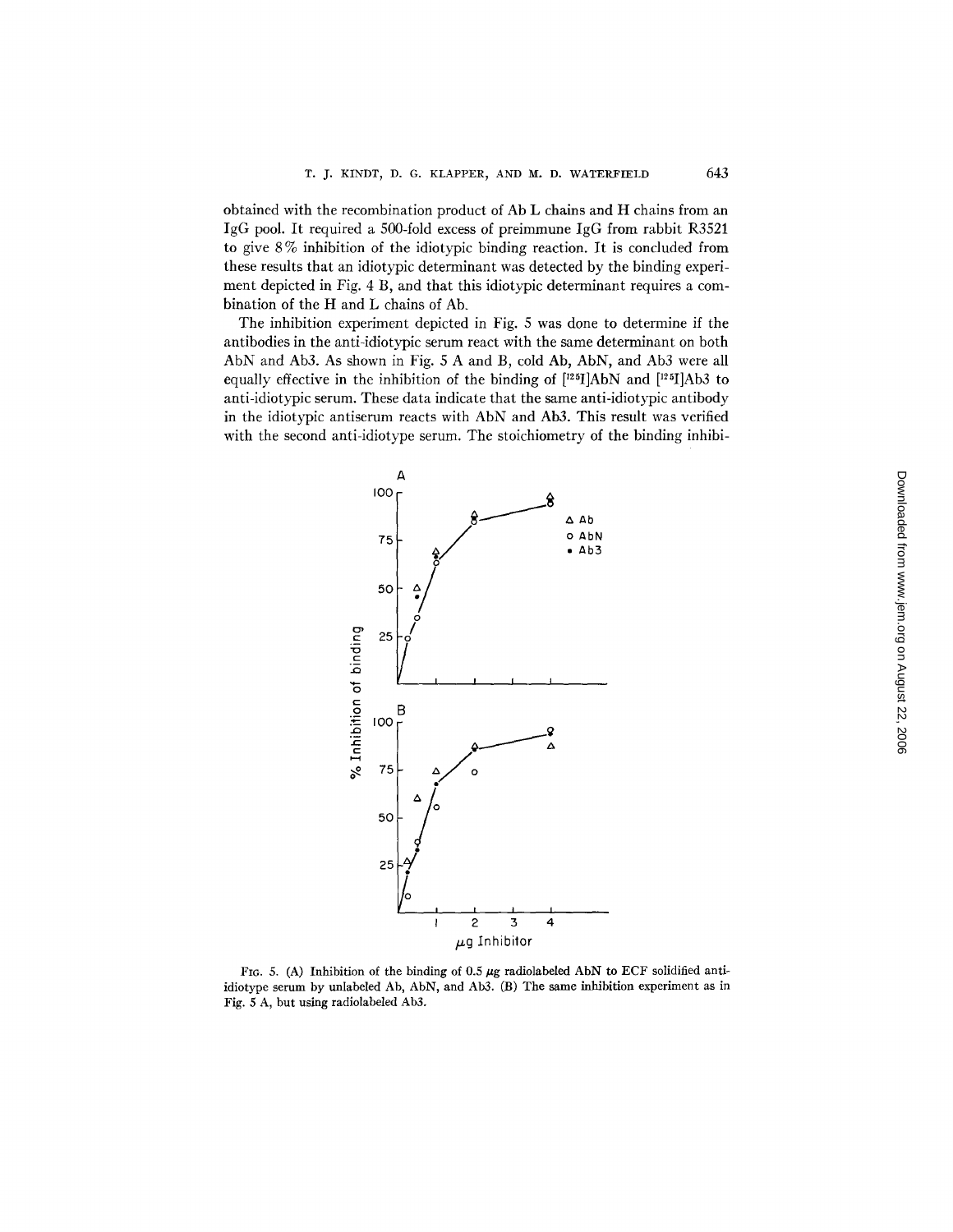tion tests precludes the possibility that this reciprocal inhibition by AbN and Ab3 is due to contamination of one component by another. It was concluded from these data that the idiotypic antisera to Ab are highly specific and detect a single major idiotypic determinant that is common to both AbN and Ab3.

The specific nature of the idiotypic relationship between AbN and Ab3 is further suggested by the absence of this determinant to any appreciable extent in the antisera of siblings. The total IgG fractions from the antisera of immunized siblings were used to inhibit the binding of radiolabeled Ab to an ECF preparation of anti-Ab. In one case a minor cross-reaction was observed. A 3,200-fold excess of an immune IgG preparation from one sibling was used to achieve 34 % inhibition. The immune IgG's of all other siblings were even less effective as inhibitors.

## DISCUSSION

Identical idiotypic determinants were detected by serological methods on two antibodies to Group C carbohydrate that were isolated from the same rabbit antiserum. Previous structural and serological studies established that the H chains of the two antibodies differed in group a allotypy, electrophoretic mobility, and N-terminal amino acid sequence while their L chains were similar if not identical (13). The procedure used for the isolation of these two antibodies took advantage of their somewhat different relative binding affinities under acidic conditions for a specially prepared immunoadsorbent column. One of the antibodies was allotype a3 while the other had no detectable group a determinant. The common idiotypic determinant was dependent on a combination of H and L chains.

The group a markers are absent in a small percentage of IgG molecules from a normal rabbit. The present case (R3521-AbN) represents the second report of homogeneous rabbit antibodies to streptococcal carbohydrate that lack the group a markers (23). The previously reported antibody was subsequently shown to carry the constant region allotype d12 (T. J. Kindt and C. W. Todd, unpublished observation). A different  $C_H$  allotype (A15) has been detected on group a negative IgG obtained from allotypically suppressed rabbits (24). The presence of IgG  $C_H$  allotypes on group a negative H chains implies linkage of group a negative  $V_H$  genes to the  $C_H$  genes, and therefore linkage to those genes coding for  $V_H$  regions carrying the a allotypes. The two types of  $V_H$  regions, a positive and a negative, might represent IgG subgroups in the variable region.

The a3 allotypic determinant on the H chain of one antibody and the absence of a group a allotype on the H chain of the other must be the result of certain amino acid substitutions in the  $V_H$  region. While the number and positions of the amino acid substitutions involved in the group a allotypic determinant have still to be determined  $(25, 26)$ ,<sup>2</sup> it is likely that the specificity of each determinant requires multiple replacements. Serologically identical idiotypic determi-

<sup>&</sup>lt;sup>2</sup> E. Haber and A. D. Strosberg. Unpublished data.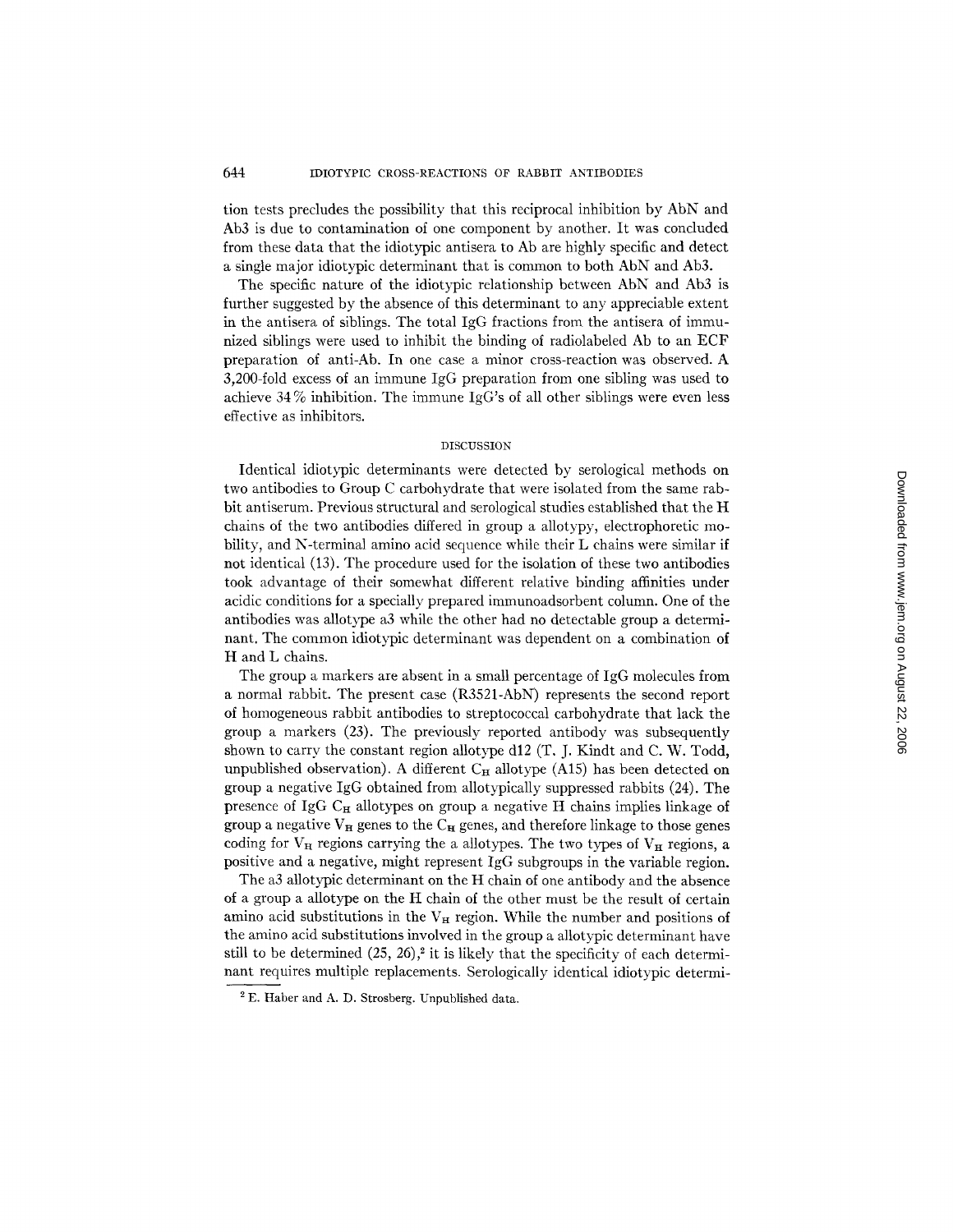nants on the two antibodies were observed despite the allotype-related differences that must exist in their respective  $V_H$  region sequences. In this instance, at least, such a finding argues against obligatory associations between the group a allotypic markers and specific idiotypes as detected by antisera produced in allotypically matched rabbits.

The occurrence of the same idiotype on two antibodies with different  $V_{\text{H}}$ region a]lotypes has immunogenetic implications. The idea that an immunoglobulin chain is the product of two or more genes has been widely discussed (27, 28). The premise that a large number of  $V_H$  genes may in some way interact with a relatively small number of  $C_H$  genes simplifies but does not solve the problem of antibody diversity. How an individual maintains and utilizes a given set of  $V_H$  and  $V_L$  genes is still a mystery.

There are two or possibly three categories of information that are necessary for the synthesis of the  $V_H$  region of a given rabbit antibody. First, information is needed for those portions of the  $V_H$  region that are constant in an individual species. The genetic polymorphism that occurs in the  $V_H$  region of the rabbit (group a allotypy) may require information in an additional category, or alternatively this information may fall into category one. The latter alternative is favored because it simplifies the situation. The second category will then contain information required for synthesis of the binding site sequence. The recently developed concept of hypervariable regions would dictate placement of the residues directly involved in antigen binding at fixed positions in the antibody H chain (29). The heavy chain contribution to the binding site appears to consist of three or more peptides, each consisting of approximately five residues and each placed at critical positions in the  $V_H$  region of the chain. How then are the informational segments needed for  $V_H$  synthesis genetically encoded? Because group a allotypes and idiotypes have antigenic components in the  $V<sub>H</sub>$ region their genetic relationship is directly pertinent to this question.

Recent studies on the inheritance of idiotypic determinants in rabbits and in inbred mice suggest that the information for antigen binding sites is inherited (4-8). A possible linkage relationship between the group a allotypic and the idiotypic determinants was suggested by previous studies from this laboratory. The discrepancy between this previous finding and the absence of an idiotypicallotypic relationship reported here is presumably the result of using different idiotypic antisera. In the previous studies inhibition of precipitin reactions between heterologous idiotypic antisera prepared in guinea pigs and proband antibodies showed that IgG of the same group a aJlotype as the proband was a better inhibitor of the reaction than IgG's of different group a allotypes. It is conceivable that these heterologous idiotypic antisera recognized certain elements of the allotypic marker as well as the idiotypic marker. For this reason it was suggested that molecules with the same group a aJlotypic determinant were better inhibitors of heterologous idiotypic reactions by virtue of interaction of allotypic and individually specific (idiotypic) determinants (4). This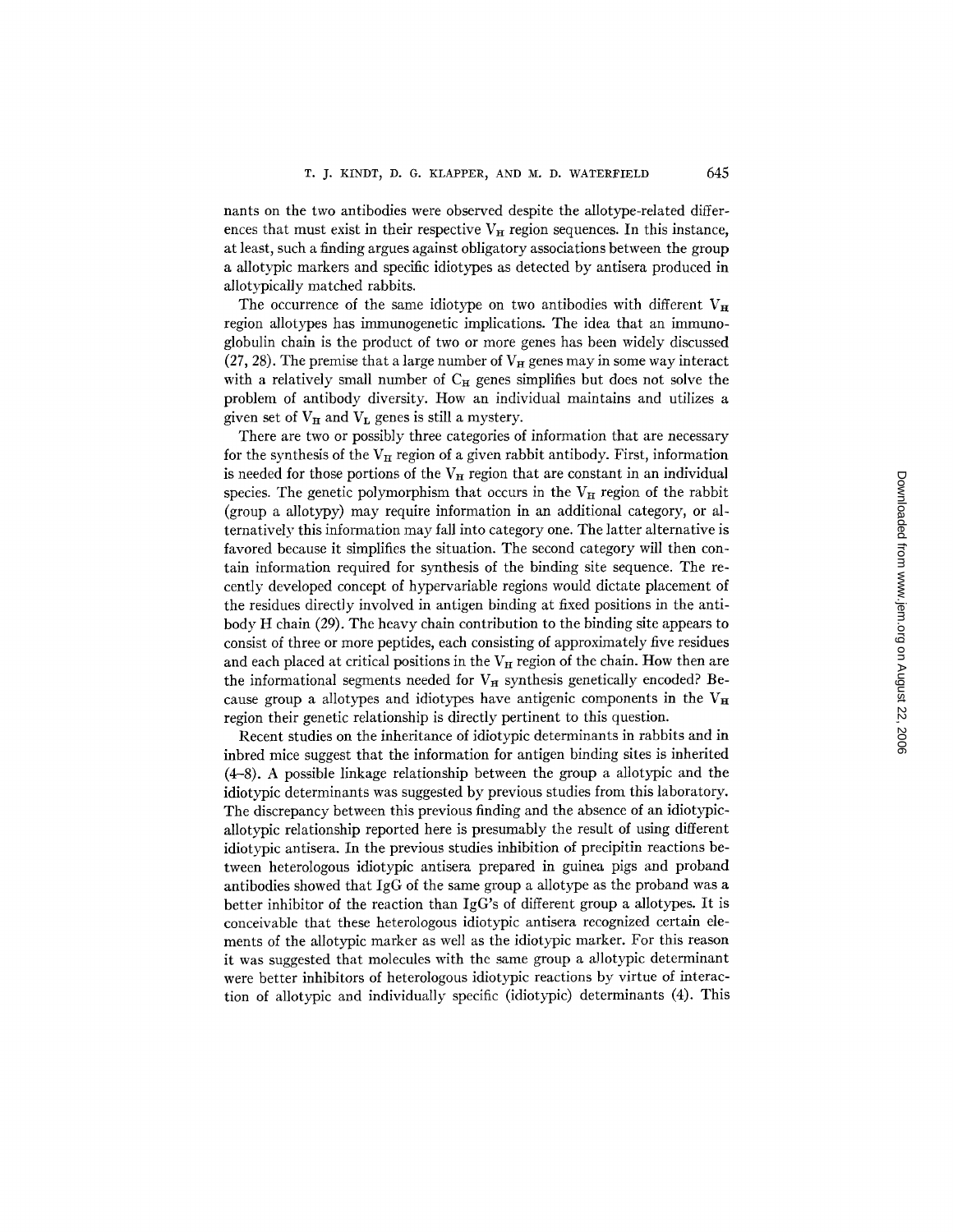explanation is consistent with the results of the present study which utilized homologous idiotypic antisera prepared in allotypically matched rabbits. In this case, the group a allotypic determinant had no influence on the idiotypic reaction, presumably because the homologous idiotypic antisera did not recognize any elements of the allotypic determinant.

Two simple alternative mechanisms can be postulated for the occurrence of the same idiotype on two different H chains, one with a group a allotypic marker and one without a group a allotypic marker. First, two copies of the  $V_H$ (or H) genes for this binding site might be maintained, one that possesses a group a marker and one that does not. Second, a gene that codes for the binding site, but is separate from the  $V_H$  gene that codes for the constant portion of the  $V_H$  region, may insert the information for the binding sites and therefore the idiotypic determinant. The former possibility would involve a large number of germ line genes carrying duplicate information and would involve obligatory associations between group a allotypes and idiotypes. Such a situation is contrary to the findings reported here. An explanation for the second possibility might involve episomal genes as suggested earlier by Wu and Kabat (29).

If the second alternative is true and separate  $V<sub>H</sub>$  genes can be maintained, shared idiotypy among allotypically different molecules should be observed. There are as yet insufficient observations to determine which, if either, alternative mechanism is the most likely. It is pertinent to note that Kehoe and Capra (unpublished studies) found nearly identical amino acid sequences in certain hypervariable regions of several antibodies with idiotypic cross-reactivity although these antibodies had differences in portions of the  $V_H$  region other than the hypervariable regions. The streptococcal antibodies with idiotypic crossreactions reported here may represent an analogous situation, but additional sequence data are required to firmly establish the analogy.

A complete analysis of the number and nature of  $V_H$  genes and their interactions will require extensive breeding studies as well as amino acid sequence data on molecules with cross-reactive idiotypic determinants. For example, in the present case, it is impossible to determine whether the two different H chains were of the same or of different parental origin, because rabbit R3521 was homozygous with respect to the  $C_H$  allotypes. Further studies on idiotypic cross-reactions among antibodies from animals that are heterozygous with respect to  $C_{\mathbf{H}}$  as well as  $V_{\mathbf{H}}$  allotypes may help delineate the relationships among  $V_{\rm H}$  genes.

#### **SUMMARY**

Two antibodies to Group C streptococcal carbohydrate isolated from an individual rabbit had similar relative binding affinities for a Group C immunoadsorbent column. Their light chains were similar, if not identical, as were the constant regions of their heavy chains. Differences in the variable regions of the H chains of the two antibodies were detected by chemical analysis. The two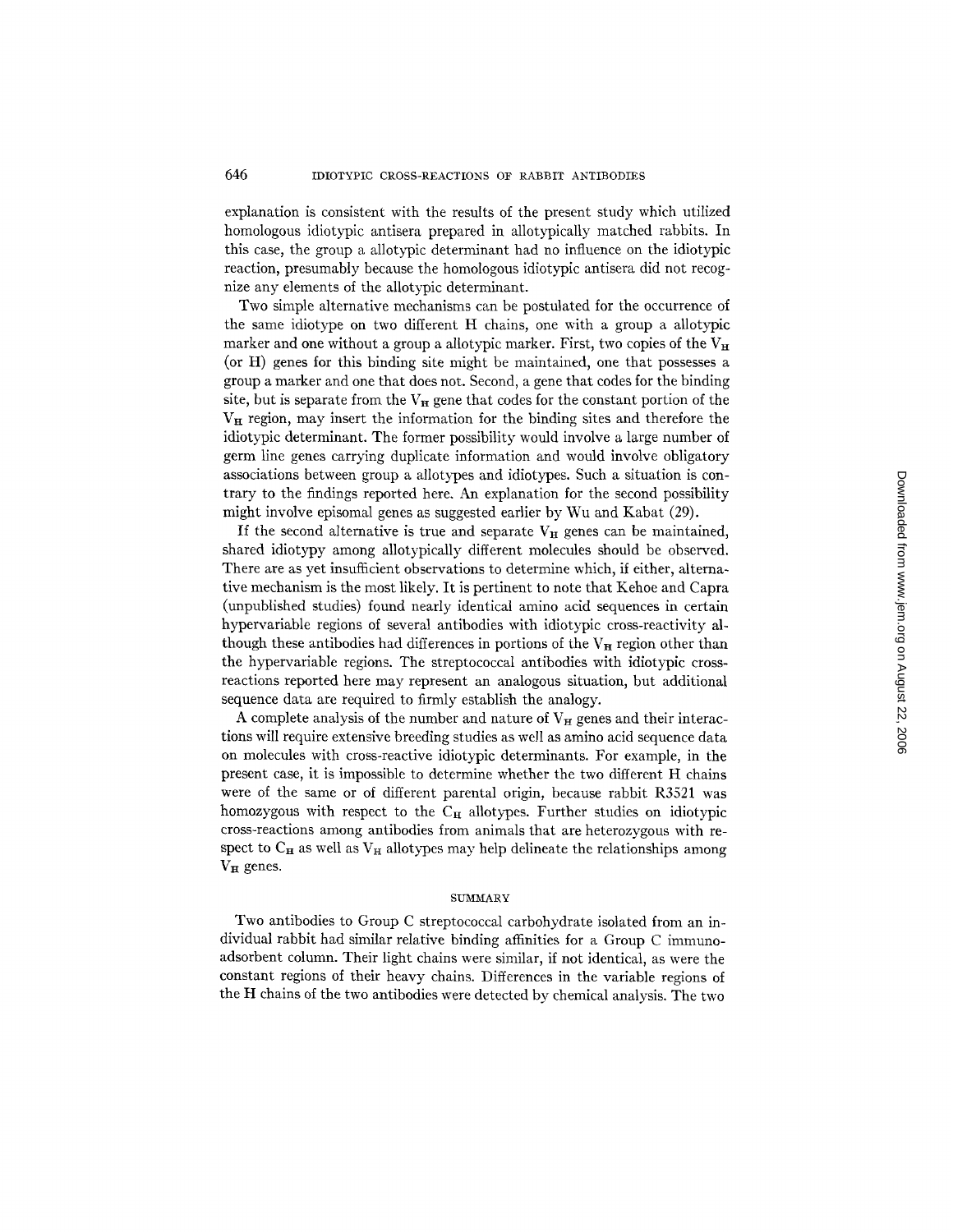antibodies had serologically identical idiotypic determinants although one antibody possessed the a3 allotype and the other had no detectable group a marker. The occurrence of such antibodies indicates the absence of obligatory associations between group a allotypes and idiotypic specificities, despite the fact that both determinants have antigenic components in the  $V_H$  region of the H chain.

The authors thank Dr. R. M. Krause for his support and encouragement in all phases of this work. We thank Ms. Rochelle Seide for her skillful and patient assistance in these experiments. The helpful comments of Doctors J. D. Capra, J. M. Kehoe, H. G. Kunkel, and C. W. Todd are gratefully acknowledged.

#### REFERENCES

- 1. Wilson, S. K., B. W. Brient, and A. Nisonoff. 1971. Individually specific antigenic determinants shared by a myeloma protein and non-specific IgG. *Ann. N.Y. Acad. Sci.* 190:362.
- 2. Williams, R. C., H. G. Kunkel, and J. D. Capra. 1968. Antigenic specificities related to the cold agglutinin activity of gamma M globulin. *Science (Wash. D.C.).* 161:379.
- 3. Kunkel, H. G., V. Agnello, F. G. Joslin, R. J. Winchester, and J. D. Capra. 1973. Cross-idiotypic specificity among monoclonal IgM proteins with anti- $\gamma$ -globulin activity. *J. Exp. Med.* 137:331.
- 4. Eichmann, K., and T. J. Kindt. 1971. The inheritance of individual antigenic specificities of rabbit antibodies to streptococcal carbohydrates. *J. Exp. Meal.*  134:532.
- 5. Kuettner, M. G., A. Wang, and A. Nisonoff. 1972. Quantitative investigations of idiotypic antibodies. VI. Idiotypic specificity as a potential genetic marker for the variable regions of mouse immunoglobulln peptide chains. *J. Exp. Med.*  135:579.
- 6. Blomberg, B., W. R. Geckeler, and M. Weigert. 1972. Genetics of the antibody response to dextran in mice. *Science (Wash. D.C.)* 177:178.
- 7. Briles, D. E., and R. M. Krause. 1972. Mouse antibodies to Group A streptococcal carbohydrate. Use of idiotypy to detect inbred strain specificity and to monitor spleen cell transfer in syngeneic mice. *J. Immunol.* In press.
- 8. Eichmann, K. 1972. Antibodies with shared idiotypes in inbred mice. *Fed. Proc.*  31:741.
- 9. Oudin, J., and M. Michel. 1969. Idiotypy of rabbit antibodies. II. Comparison of idiotypy of various kinds of antibodies formed in the same rabbits against *Salmonella typhi. J. Exp. Med.* 130:619.
- 10. Penn, G. M., H. G. Kunkel, and H. M. Grey. 1970. Sharing of individual antigenic determinants between a gamma G and a gamma M protein. *Proc. Soc. Exp. Biol. Med.* 135:660.
- 11. Hopper, J. E., S. K. Wilson, A Nisonoff, A. C. Wang, and H. H. Fudenberg. 1970. Similar idiotypic determinants in monoclonal IgG and IgM from an individual patient. *Fed. Proc.* 29:258.
- 12. Todd, C. W. 1963. Allotypy in rabbit 19S protein. *Biochem. Biophys. Res. Commun.* 11:170.
- 13. Waterfield, M. D., J. W. Prahl, L. E. Hood, T. J. Kindt. and R. M. Krause. 1972.